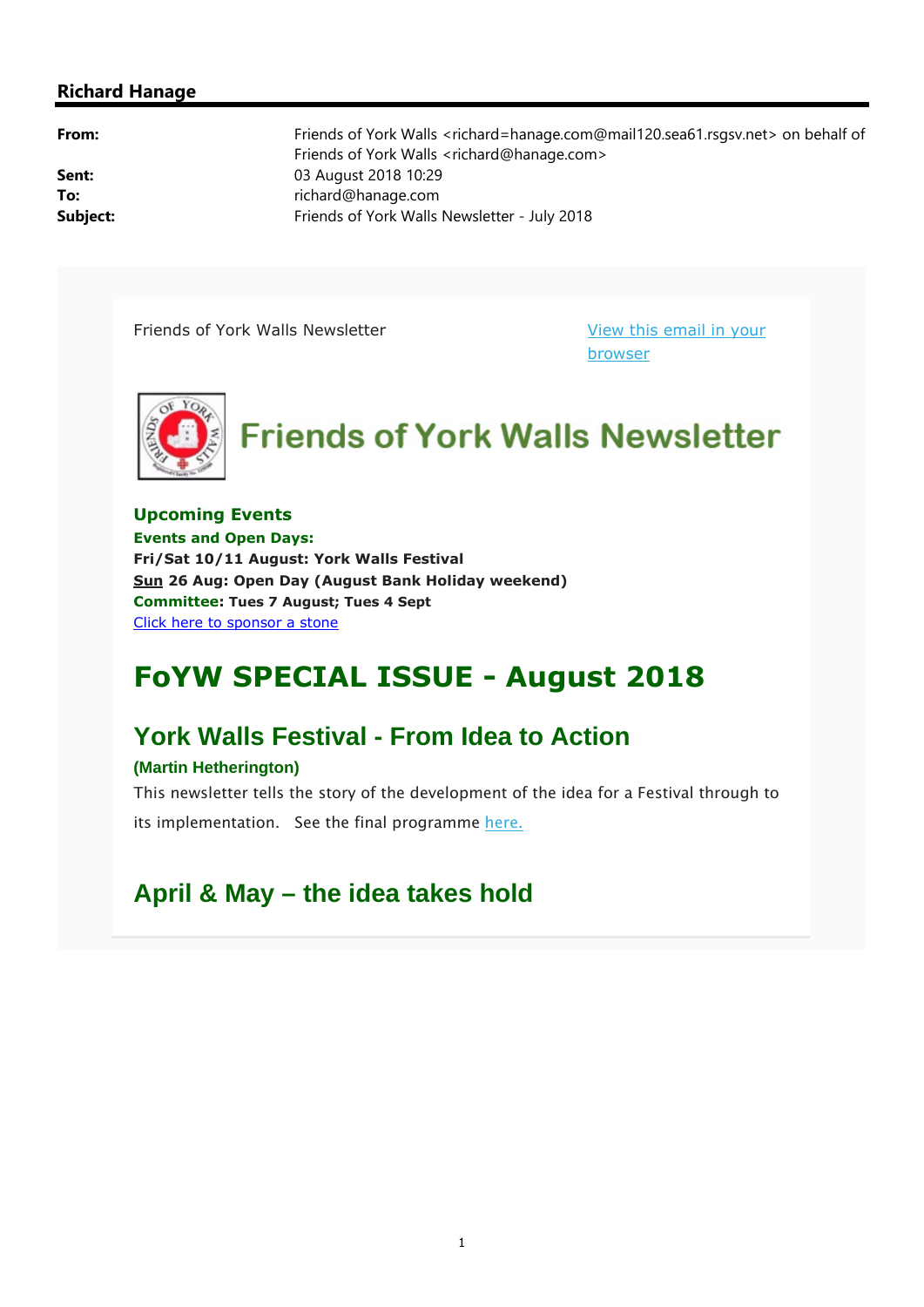

*Initial discussion at the 2018 AFM - Photo: Martin Hetherington*

At the annual meeting of FOYW, guest speaker Carolyn Lloyd-Brown (the Heritage Angel, who has worked with Red Tower) indicated that other charities and groups in York would welcome closer working. Also that month, Ronald Kane of the Jorvik Group came to our Committee meeting to discuss ways we could work together. Martin Hetherington on the FOYW Committee sent emails in early May (see below) and the response was positive.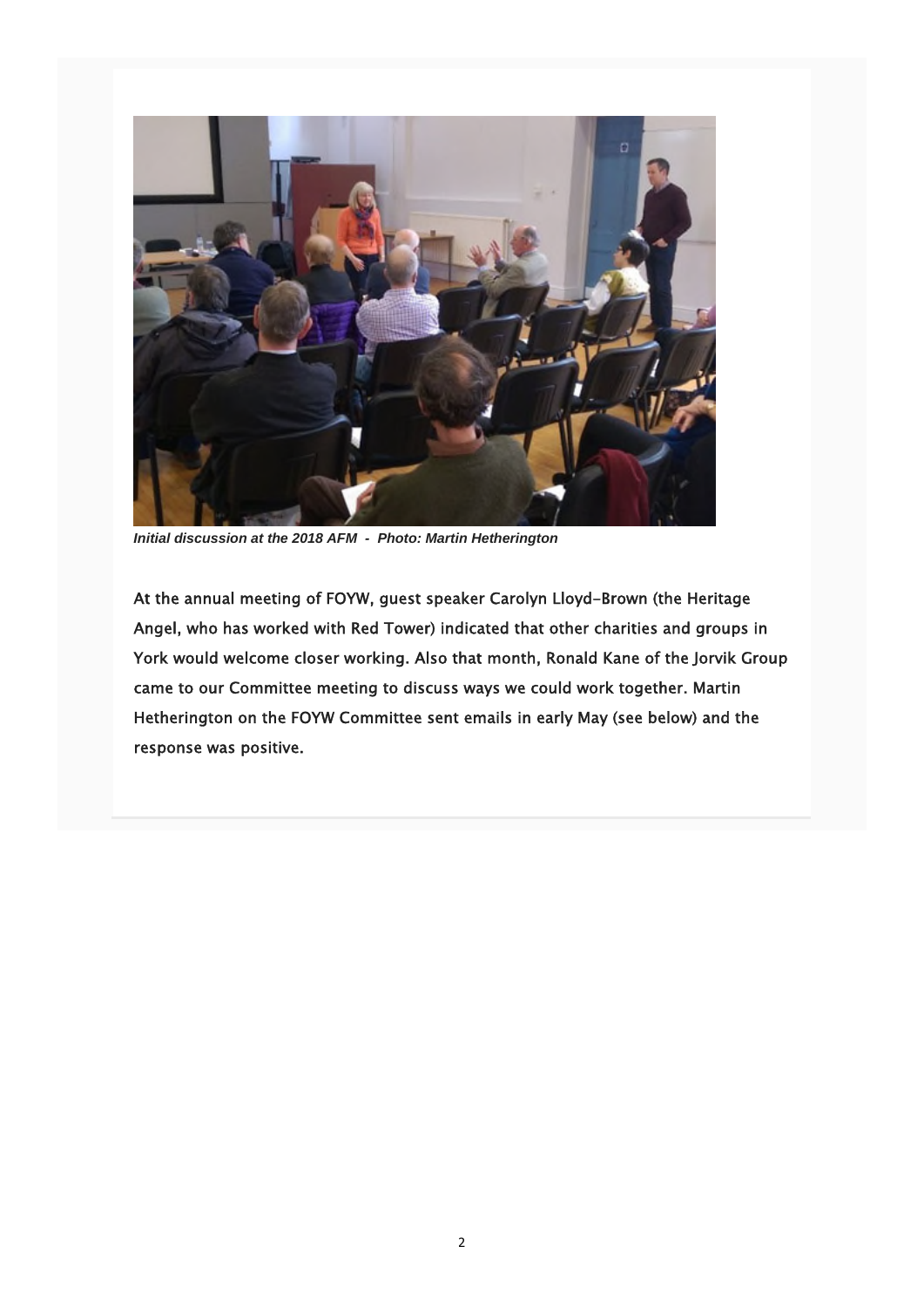From: Friends of York Walls <friendsofyorkwalls@gmail.com> Date: 9 May 2018 at 20:21 Subject: York Walls Festival To: "Kane, Ronald" <rkane@yorkat.co.uk> Cc: "Hetherington, Martin" <mhetherington4@gmail.com>

#### Dear Ron

I hope this email finds you well. I thought it was time to catch up, as a few weeks have passed since you came to the Friends of York Walls committee meeting.

If Jorvik Group, in general, and Monk Bar / Micklegate Bar in particular, would like to take part in the proposed York Walls Festival this summer we ought to get the ball rolling. In terms of dates, the following four weekends could be possibilities:

- Thurs 19 Sun 22 July
- Thurs 26 Sun 29 July
- Thurs 2 Sun 5 August
- Thurs 9 Sun 12 August

Could you let me know your preference(s) by next Thursday, May 17th?

I will canvas other possible venues / organisations, and flesh out some ideas once I have an idea what kind of size event we would be looking at. If we can get a handful of venues then each could be a focus of events on different days, with the option of evening events on the Thursday and Friday.

Kind Regards, Martin

Martin Hetherington

Friends of York Walls Website: http://www.yorkwalls.org.uk

Initial email to a potential partner - Source: Martin Hetherington

#### A post was also included in the May FOYW newsletter:

#### A 'Festival of the Walls'? (Martin Hetherington).

We are discussing the possibility of a 'Festival of the Walls', along with other organisations that operate on the walls - e.g. at Red Tower, Micklegate Bar, and Monk Bar. The electrics dig (above) at FPT could form part of this. Rough ideas for things to  $do:$ 

- . Walls trail perhaps if we get rubber stamps for all participating locations, for (young) people to collect en-route.
- . Walls quiz / treasure hunt clues leading to a certain place?
- · guided walks (perhaps in the evening)

Can readers please give us more suggestions to things to include in the Festival? This could usefully raise our profile ahead of the possible 'Lighting up the Tower' fundraising campaign, which may be better suited to the autumn months.

#### Item in May FoYW e-News - Source: Martin Hetherington

It was hoped that the boost to our charity's profile could help us in future grant applications as it would demonstrate engagement with the public, beyond that shown at our FPT open days. Before heading off on holiday, Martin agreed with Red Tower and Jorvik Group to meet up on 13 June.

### **June – Early Meetings**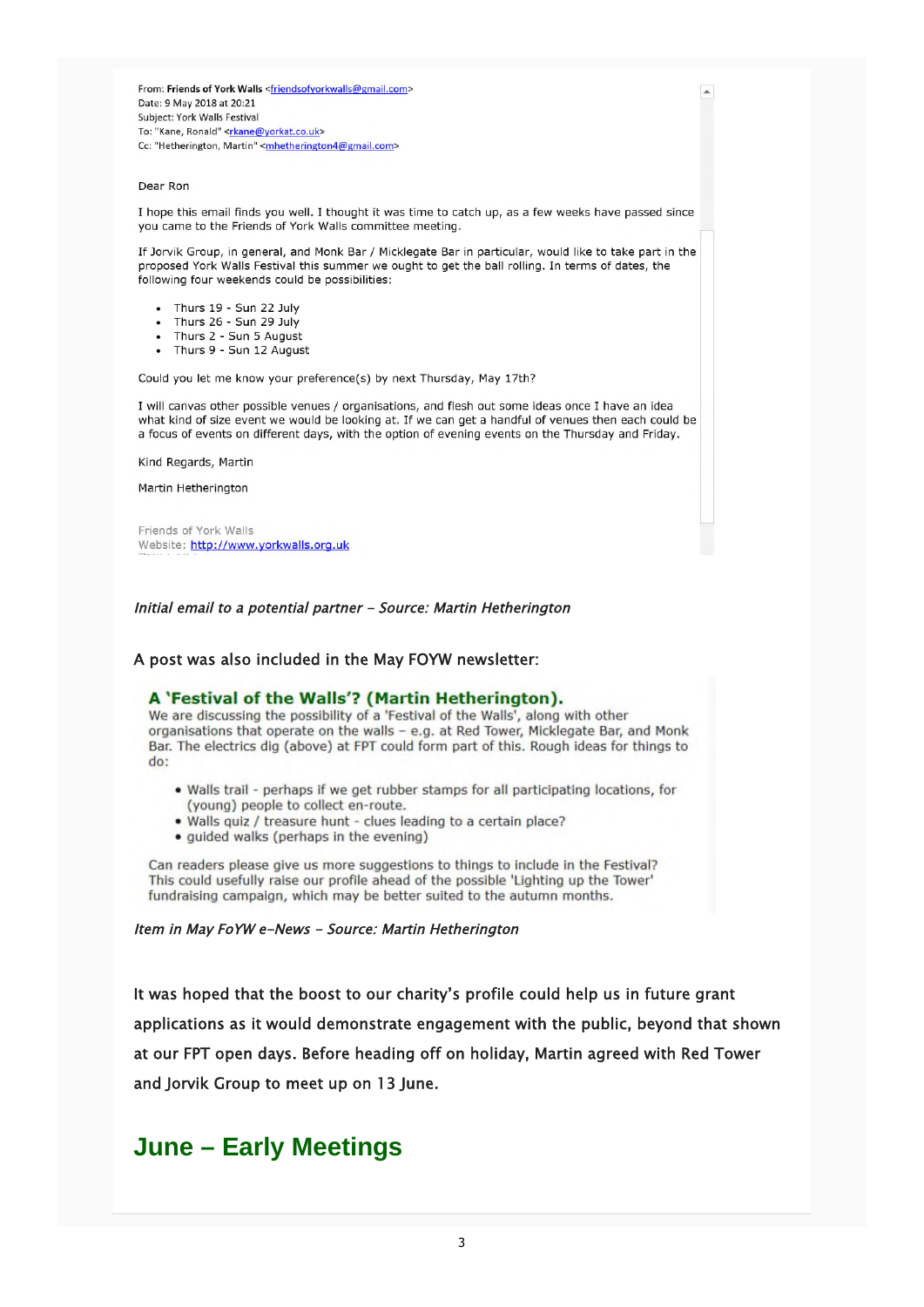

*Red Tower – a nice cool venue for meetings whilst York sizzled outside - Source: Red Tower website.*

The first meeting was positive, and we outlined possible ideas. The weekend of 11&12 August was chosen, and with under two months to plan events and publicise the festival, it was agreed to keep things small in scale. Carolyn and Ronald thought it essential to bring John Oxley on board, and he was invited to the second meeting on 27 June. The idea for a  $\frac{\text{#YorkWallsFest}}{\text{Best}}$  hashtag on Twitter was Martin's, and it was clear that social media would play a big role in getting the word out.

On 23 June visits were made to Clifford's Tower and York Castle Museum, but neither English Heritage or Yorkshire Museums Trust decided to take part in the first festival. Perhaps a better logo than this first effort would help!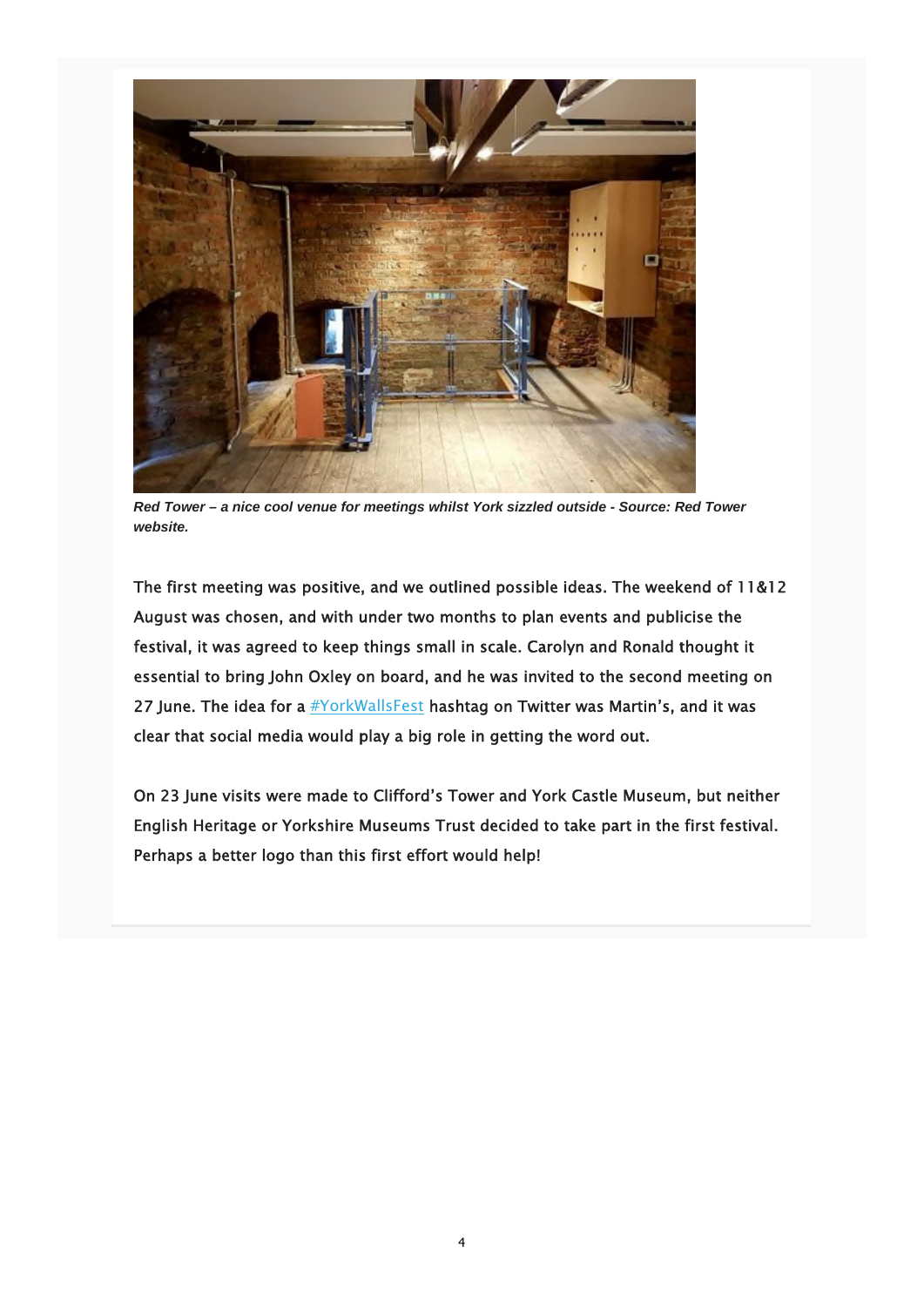

First idea for a logo - Source: Alamy

Thankfully Leo O'Brien came to the rescue. Initial ideas included:



Trial logos - by Leo O'Brien

And this eventually became: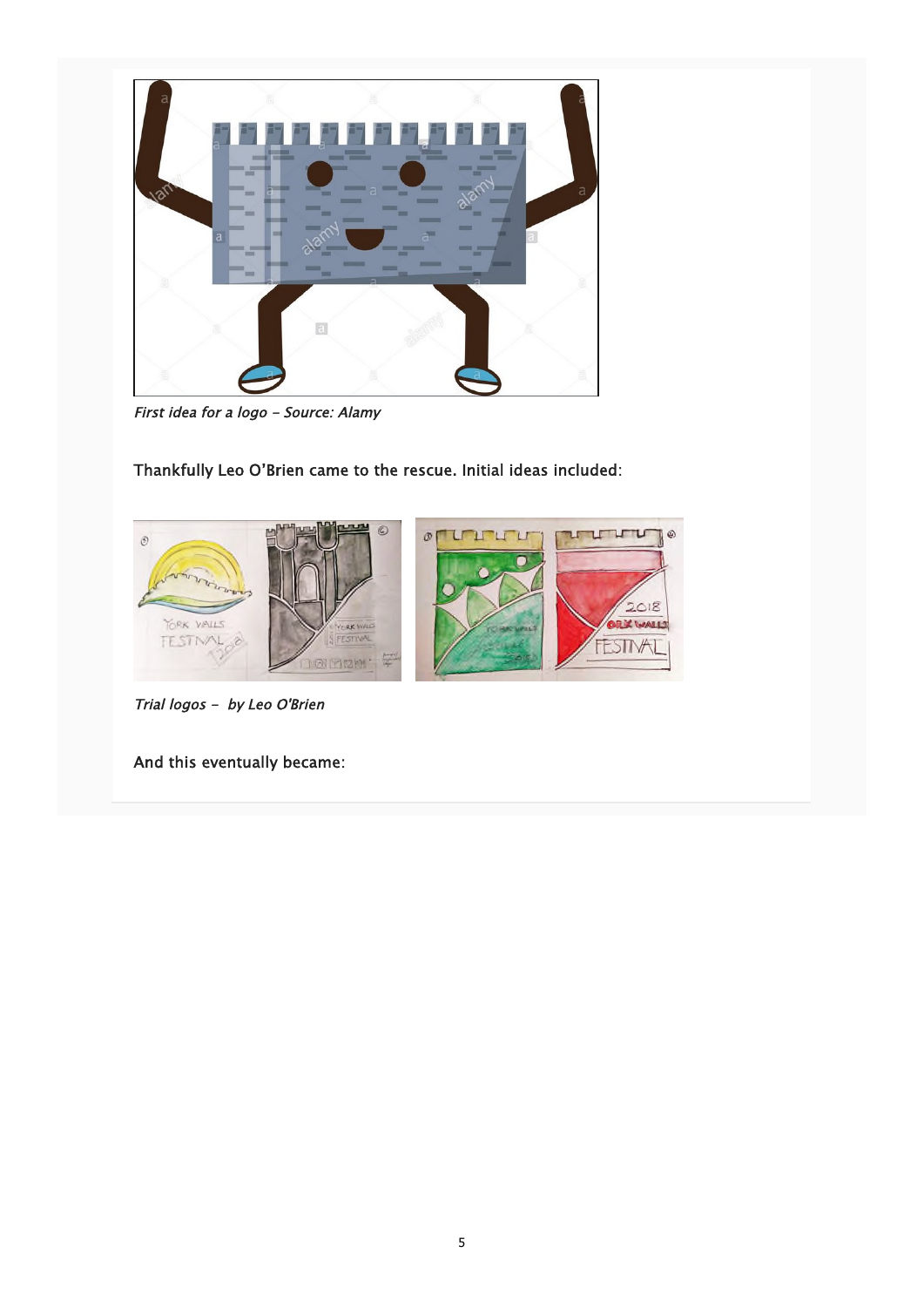

The final logo - by Leo O'Brien

The meeting on 27 June set the direction for the festival. John Oxley had the idea of a launch event at either Micklegate Bar or York St. John University. By the following week Simon Perry of Red Tower had booked the latter, and John had arranged for the Lord Mayor to attend. The beginnings of a guest list and an events programme began to materialise.

Amongst others, we have invited the Lord Mayor & Civic Party, several City of York Councillors, and representatives from Historic England, York Museums Trust, York Civic Trust, York Explore and York Minster. There will also be attendees from Jorvik Group, Red Tower and FOYW, plus local history groups.

## **Events and Timings (as at 27 June)**

The following ideas are planned or possible, for the main York Walls Festival (YWF) day of Saturday 11th August:

- Fishergate Postern Tower: Open Day 10am 4pm; Display of plans for Interpretation Centre / York Walls Visitor Centre
- Red Tower: Open Day (hours TBC); Sealed Knot / Thomas Glenham's regiment invited by Carolyn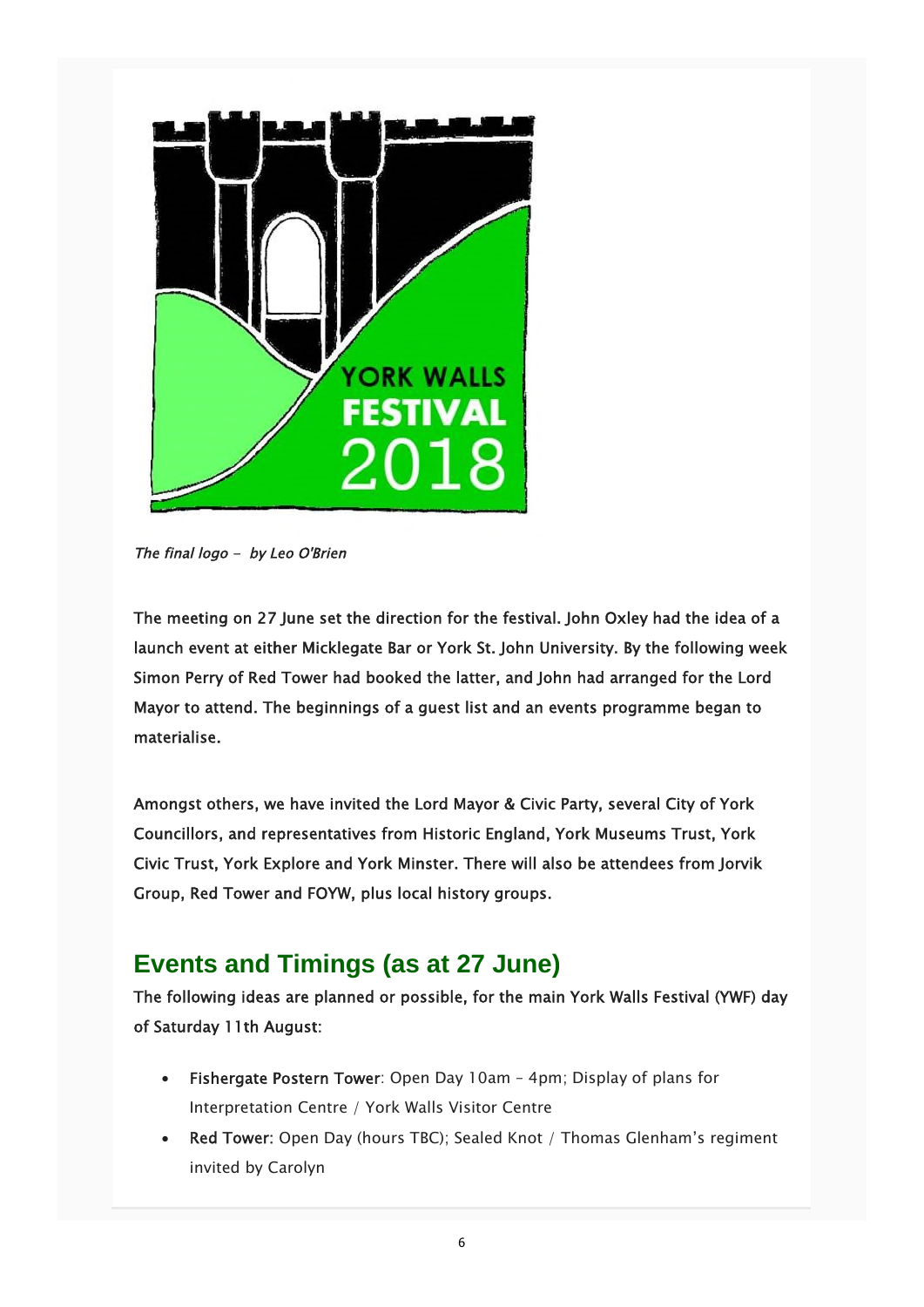- Monk Bar / Richard III Experience: Usual opening hours 10am 5pm; Costumed interpreters
- Micklegate Bar / Henry VII Experience: Usual opening hours 10am 4pm; Costumed interpreters
- The Ebor Morris have been invited by Paul Sanderson (FOYW)

Walks and trails (N.B. Letters refer to yellow blobs on the map below)

- Chris Rainger to lead a Fishergate Walk from Fishergate Postern Tower
- Ian Tempest (York Civic Trust) to be asked if he will do his red brick York walk (A)
- David Fraser (York Civic Trust) to be asked if YCT will hold one of their 'Get to know York' walks again (B)
- Martin Hetherington considering leading a ground level walk from Red Tower to Bootham Bar
- Jorvik. Possibly a walk starting from one of the Jorvik venues (C)
- Clement's Hall History Group to be asked if they would do a walk including Victoria Bar to Skeldergate Postern (D)
- Simon Mattam has offered to run his Treasure Trail from Bootham Bar (E)
- Childrens Trail. There is an idea to link several of the attractions that are open by way of a trail for children, including stamps on a 'passport'. Ronald can help with the budget for this if Leo can assist with the designs. This will begin once we have agreed the contents. AKA 'Walls Passport'.

A first attempt at a map was drawn on the FOYW leaflet: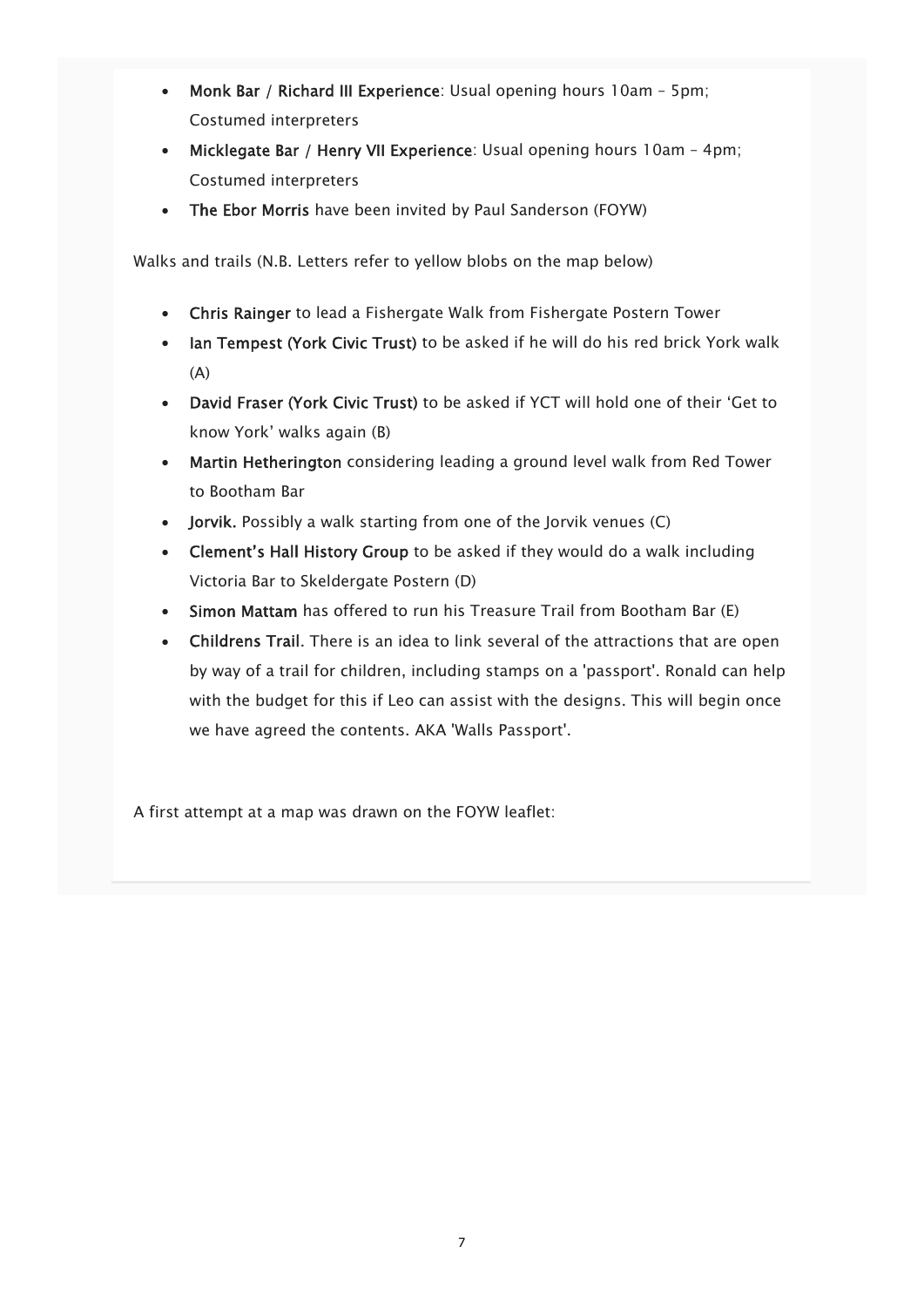

Festival activities added to the FoYW trail map - Source: Martin Hetherington

## **July – details are finalised**

Last month was a very busy one for Martin and the festival team. It began with a meeting at the library, as Laura Yeoman (who helped with the FOYW visit to the archives back in May 2016) and York Explore manager Barbara Swinn came on board. As well as a children's event at the library, they agreed we could use some archive photos for a display at FPT. Rob McDermott helped select the final 25.

Ronald Kane worked on the York St. John guest list. City of York Council and FOYW contributed to cover the hospitality budget. A few groups wished us well but could not assist this year, however they may take part next year e.g. Clements Hall History Group, Ebor Morris etc.

Twitter and Facebook posting began, with many good photos contributed by Lewis Outing: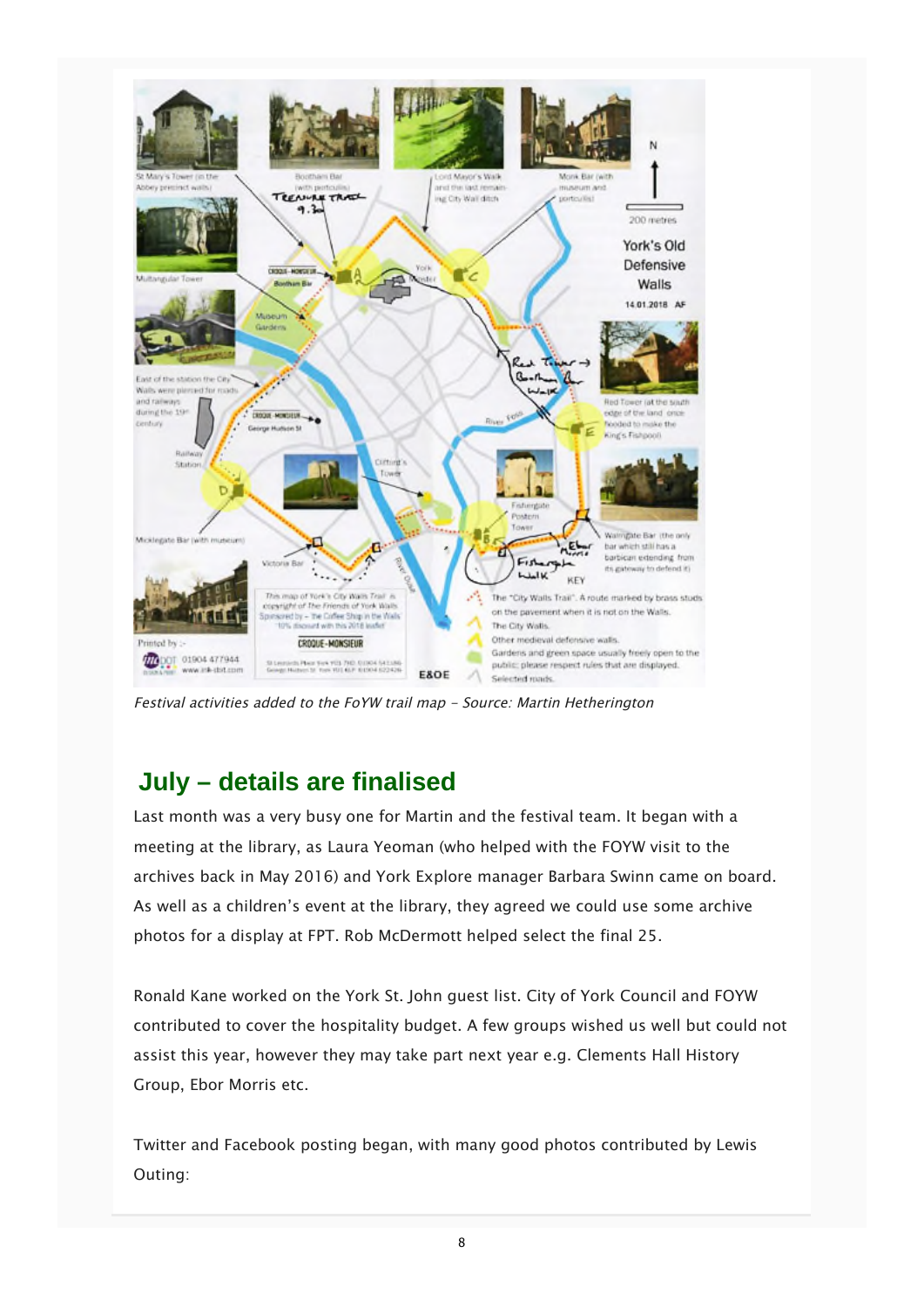

York Walls Festival @WallsYork · Jul 10

Red Tower York part of York Walls Festival Fri 100818 & Sat 110818 @RedTowerYork1 @BBCYork @theyorkmix @yorkpress @weareyork1 @minsterfm @Welcome2Yorks @YorkCVS @StNicksFields @VisitYork @EnglishHeritage @YorkMuseumTrust @barconventyork @YorkStories @YorkStJohn @YorkHistoryDept



Festival tweet - Source: Martin Hetherington



**York Walls Festival** 17 July at 02:03 · @

Micklegate Bar has an archway dating back to the 12th century. Possibly most famous as the Royal entrance to #York, it had the Duke of York's head on a spike in 1460. During #YorkWallsFest @TheJorvikGroup will be opening 10am-5pm on Sat 11th Aug.



Discover Henry VII | Richard III & Henry VII **Experience** 

Facebook post - Source: Leo O'Brien

At the meeting on July 20th, we were nearly there with the programme. As this was centred on six venues, we could incorporate these in our 'York Walls Explorers Trail'.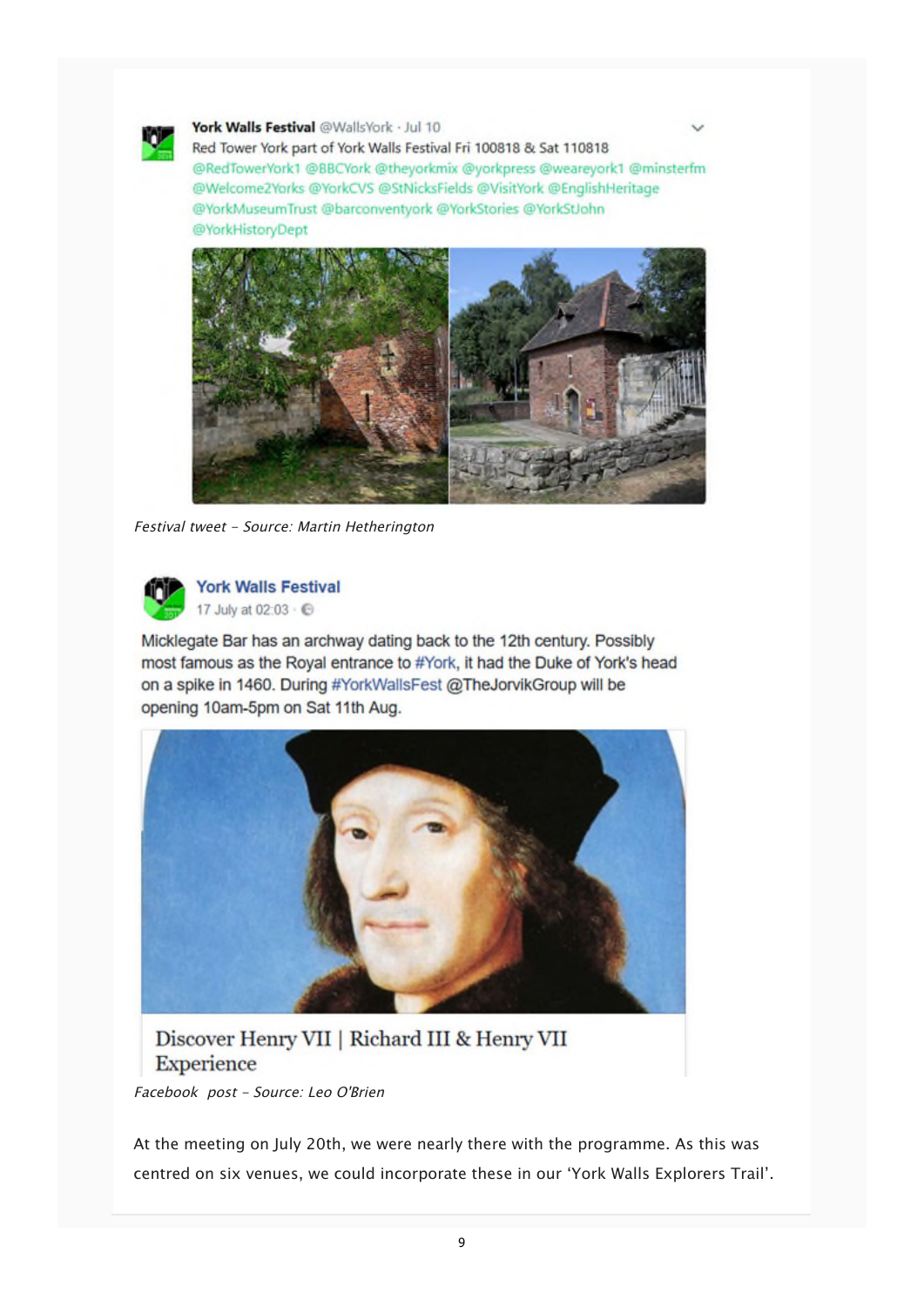See the mock-up below. The actual rubber stamps have been produced at 'Make Your Mark' on Goodramgate.



'York Walls Explorers Trail' mock up - Source: Leo O'Brien

Logos were gathered together for our final programme, and an advert was placed in What's On York.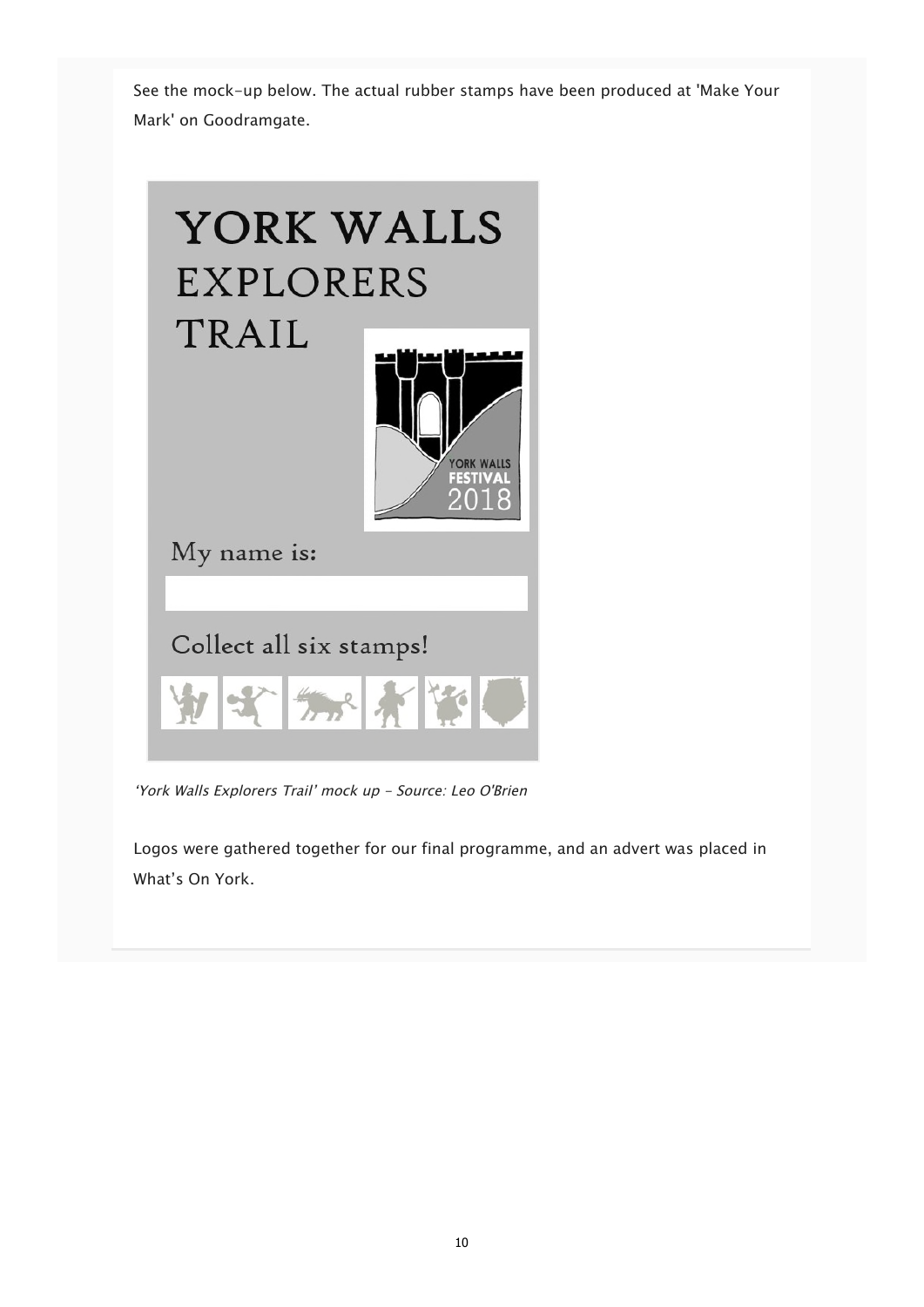

Advert in 'What's On York' - Photo: Martin Hetherington

Having attracted 200 Twitter followers and 400 Facebook users interested in attending the event, the grand launch of the festival programme was on Thursday 26th July. This attracted a huge amount of interest online:



Festival Programme Launch - Source: Martin Hetherington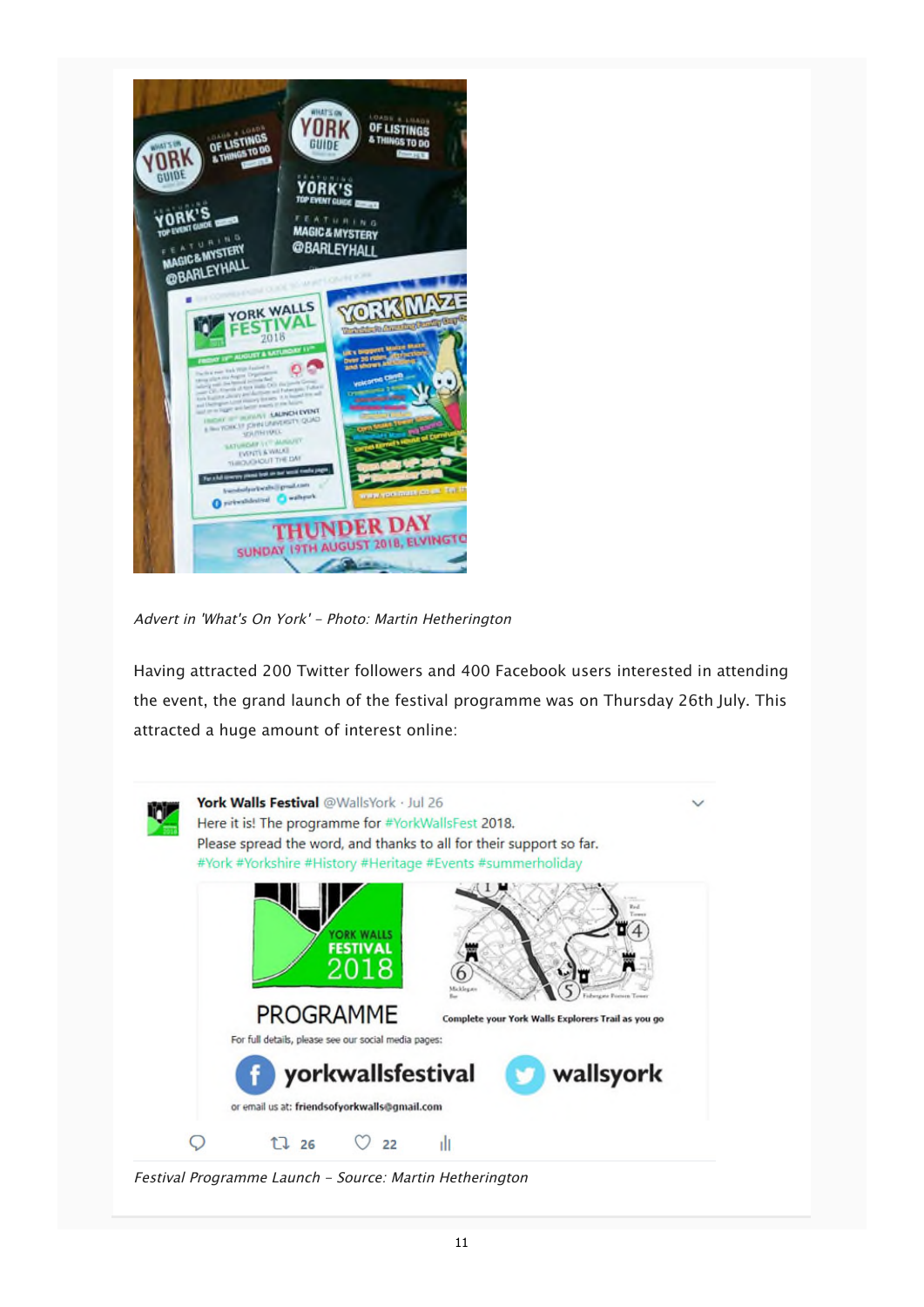Final preparations are underway. We have a Treasure Trail walk thanks to Simon Mattam and posters thanks to Glen McGowan. Several FOYW volunteers have signed up to guide at FPT on August 11th.

For more about the archive pictures display: The Photo Archive in the FPT

And this is the final programme: The Final Festival Programme

Please keep spreading the word! I hope you enjoy the festival and keep your eyes peeled for details of post-festival drinks at the Phoenix Inn, by Fishergate Bar, on the afternoon of the 11th Aug.

Martin Hetherington Hoping to see you at the York Walls Festival.

Richard Hanage (richard@hanage.com) (Editor, on behalf of the Committee).

The FoYW Committee

The committee may be contacted at friendsofyorkwalls@gmail.com

| Glen McGowan                 | Chair           |  |
|------------------------------|-----------------|--|
| Penny Heptonstall            | Treasurer       |  |
| Sam McDermott                | Secretary       |  |
| <b>Alan Fleming</b>          | Website         |  |
| <b>Richard Hanage</b>        | e-News/Accounts |  |
| <b>Granville Heptonstall</b> |                 |  |
| Martin Hetherington          | Volunteers      |  |
| Simon Mattam                 |                 |  |
|                              |                 |  |
| Emily Greenaway              | Fund-raising    |  |

If you would like to attend a committee meeting, please contact Sam McDermott friendsofyorkwalls@gmail.com. They are normally on the first Tuesday of the month.

The 'Friends of York Walls' is a Charitable Incorporated Organisation representing York's walls & defences. Registered Charity: No. 1159300 www.yorkwalls.org.uk